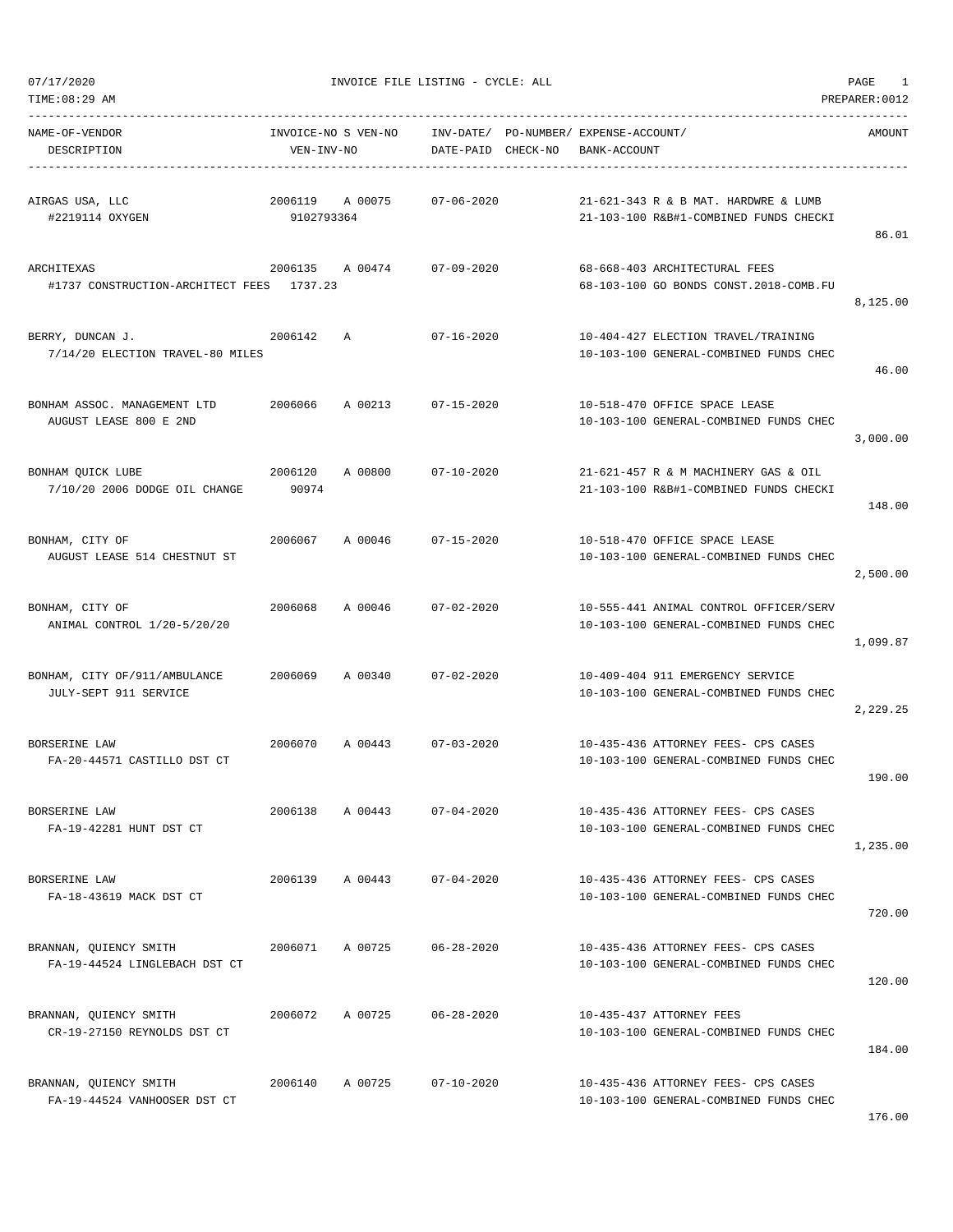| NAME-OF-VENDOR<br>DESCRIPTION                                                  | INVOICE-NO S VEN-NO<br>VEN-INV-NO |         | DATE-PAID CHECK-NO | INV-DATE/ PO-NUMBER/ EXPENSE-ACCOUNT/<br>BANK-ACCOUNT |                                                                               | AMOUNT   |
|--------------------------------------------------------------------------------|-----------------------------------|---------|--------------------|-------------------------------------------------------|-------------------------------------------------------------------------------|----------|
| BRANNAN, QUIENCY SMITH<br>FA-19-44526 WRIGHT DST CT                            | 2006141                           | A 00725 | $07 - 10 - 2020$   |                                                       | 10-435-436 ATTORNEY FEES- CPS CASES<br>10-103-100 GENERAL-COMBINED FUNDS CHEC | 104.00   |
| BRANNAN, QUIENCY SMITH<br>CR-20-27305 VORIS DST CT                             | 2006143                           | A 00725 | 07-10-2020         |                                                       | 10-435-437 ATTORNEY FEES<br>10-103-100 GENERAL-COMBINED FUNDS CHEC            | 224.00   |
| BRAZOS TRAILER MANUFACTURING LLC<br>7/16/20 2021 BELLY DUMP 6 MO.LEASE 1005369 | 2006125                           | A 00406 | 07-15-2020         |                                                       | 22-622-460 EQUIPMENT RENTAL/LEASE<br>22-103-100 R&B#2- COMBINED FUNDS CHECK   | 3,000.00 |
| COOPER-SORRELLS FUNERAL HOME<br>7/1/20 HOLT REMOVAL/POUCH/TRANSP               | 2006073<br>$C20-09$               | A 00163 | $07 - 07 - 2020$   | 10-425-466 AUTOPSIES                                  | 10-103-100 GENERAL-COMBINED FUNDS CHEC                                        | 650.00   |
| EVANS, MICHAEL S.<br>FA-19-44139 GARZA DST CT                                  | 2006074                           | A 00438 | 07-09-2020         |                                                       | 10-435-436 ATTORNEY FEES- CPS CASES<br>10-103-100 GENERAL-COMBINED FUNDS CHEC | 1,170.50 |
| EVANS, MICHAEL S.<br>G-215 BRIGHT CO COURT                                     | 2006075                           | A 00438 | $07 - 07 - 2020$   |                                                       | 10-425-424 CO.CT. ATTORNEY FEES<br>10-103-100 GENERAL-COMBINED FUNDS CHEC     | 850.00   |
| FANNIN COUNTY ELEC. CO-OP, INC<br>#10115200 PCT 3 ELECTRIC                     | 2006132                           | A 00335 | $07 - 08 - 2020$   |                                                       | 23-623-440 UTILITY ELECTRICITY<br>23-103-100 R&B#3-COMBINED FUNDS CHECKI      | 200.14   |
| FANNIN COUNTY TAX ASSESSOR-COL<br>5/29/20 2014 DODGE REGISTRATION              | 2006076<br>PLATE 1334596          | A 00797 | $05 - 29 - 2020$   |                                                       | 10-560-454 R & M AUTOMOBILES<br>10-103-100 GENERAL-COMBINED FUNDS CHEC        | 7.50     |
| GAYLON P. RIDDELS LAW FIRM, PC<br>FA-19-44500 KAVH DST CT                      | 2006077                           | A 00512 | $07 - 01 - 2020$   |                                                       | 10-435-442 OTHER PROFESSIONAL SERV.<br>10-103-100 GENERAL-COMBINED FUNDS CHEC | 759.92   |
| GOODMAN-MORRIS, COURTNEY<br>FA-20-44709 COOPER DST CT                          | 2006078                           | A 00459 | $07 - 01 - 2020$   |                                                       | 10-435-436 ATTORNEY FEES- CPS CASES<br>10-103-100 GENERAL-COMBINED FUNDS CHEC | 64.00    |
| GOODMAN-MORRIS, COURTNEY<br>FA-19-44487 ANDERTON DST CT                        | 2006079                           | A 00459 | $07 - 01 - 2020$   |                                                       | 10-435-436 ATTORNEY FEES- CPS CASES<br>10-103-100 GENERAL-COMBINED FUNDS CHEC | 64.00    |
| GOODMAN-MORRIS, COURTNEY<br>FA-19-44512 TURNER DST CT                          | 2006080                           | A 00459 | $07 - 01 - 2020$   |                                                       | 10-435-436 ATTORNEY FEES- CPS CASES<br>10-103-100 GENERAL-COMBINED FUNDS CHEC | 88.00    |
| GOODMAN-MORRIS, COURTNEY<br>FA-20-44560 DUNNING DST CT                         | 2006081                           | A 00459 | $07 - 01 - 2020$   |                                                       | 10-435-436 ATTORNEY FEES- CPS CASES<br>10-103-100 GENERAL-COMBINED FUNDS CHEC | 136.00   |
| GOODMAN-MORRIS, COURTNEY<br>FA-19-44435 SKRINE DST CT                          | 2006082                           | A 00459 | $07 - 01 - 2020$   |                                                       | 10-435-436 ATTORNEY FEES- CPS CASES<br>10-103-100 GENERAL-COMBINED FUNDS CHEC |          |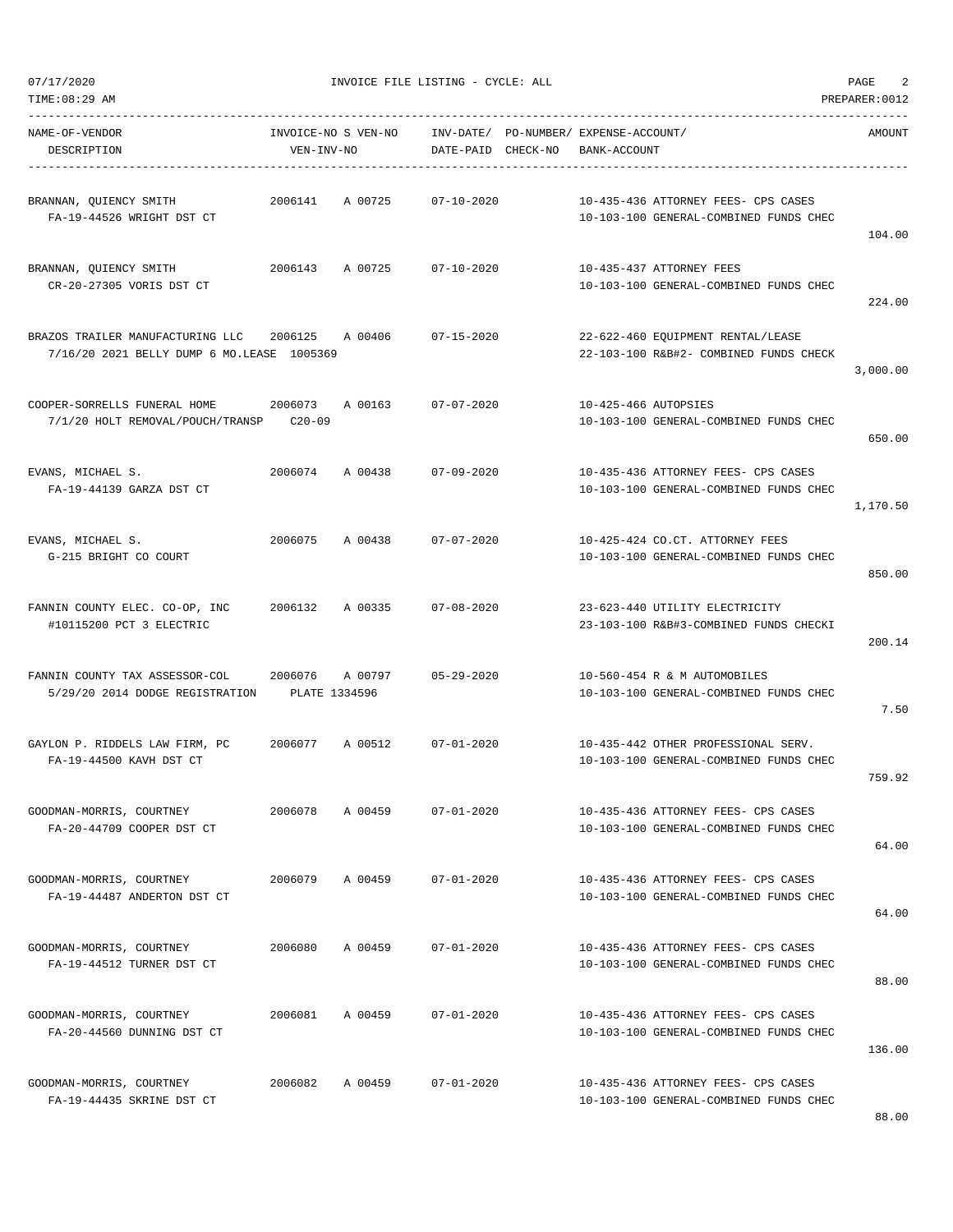| TIME: 08:29 AM                                                    |                                   |         |                                 |                                               |                                                                                           | PREPARER: 0012 |
|-------------------------------------------------------------------|-----------------------------------|---------|---------------------------------|-----------------------------------------------|-------------------------------------------------------------------------------------------|----------------|
| NAME-OF-VENDOR<br>DESCRIPTION                                     | INVOICE-NO S VEN-NO<br>VEN-INV-NO |         | INV-DATE/<br>DATE-PAID CHECK-NO | PO-NUMBER / EXPENSE-ACCOUNT /<br>BANK-ACCOUNT |                                                                                           | AMOUNT         |
| GOODMAN-MORRIS, COURTNEY<br>FA-19-44524 LINGELBACH DST CT         | 2006083                           | A 00459 | $07 - 01 - 2020$                |                                               | 10-435-436 ATTORNEY FEES- CPS CASES<br>10-103-100 GENERAL-COMBINED FUNDS CHEC             | 96.00          |
| GOODMAN-MORRIS, COURTNEY<br>FA-19-44329 ARISMENDEZ DST CT         | 2006084                           | A 00459 | $07 - 01 - 2020$                |                                               | 10-435-436 ATTORNEY FEES- CPS CASES<br>10-103-100 GENERAL-COMBINED FUNDS CHEC             | 368.00         |
| GOODMAN-MORRIS, COURTNEY<br>FA-19-44312 HALL DST CT               | 2006085                           | A 00459 | $07 - 01 - 2020$                |                                               | 10-435-436 ATTORNEY FEES- CPS CASES<br>10-103-100 GENERAL-COMBINED FUNDS CHEC             | 144.00         |
| GT DISTRIBUTORS, INC<br>#002162 Uniforms- T. RAY                  | 2006086<br>INV0775732             | A 00281 |                                 |                                               | 06-25-2020 2020000358 10-560-395 UNIFORMS/OTHER<br>10-103-100 GENERAL-COMBINED FUNDS CHEC | 123.98         |
| GT DISTRIBUTORS, INC<br>#002162 UNIFORMS-T. RAY                   | 2006087 A 00281<br>INV0774640     |         |                                 |                                               | 06-20-2020 2020000358 10-560-395 UNIFORMS/OTHER<br>10-103-100 GENERAL-COMBINED FUNDS CHEC | 89.98          |
| KIRBY, SHELLY<br>7/9/20 WINDOM MOWING                             | 2006088<br>069458                 | A 00541 | $07 - 09 - 2020$                |                                               | 10-515-444 LAWN MAINTENANCE<br>10-103-100 GENERAL-COMBINED FUNDS CHEC                     | 60.00          |
| KONICA MINOLTA PREMIER FINANCE<br>#1284057 COPIER 108 SAM RAYBURN | 2006089<br>68653944               | A 00444 | $07 - 11 - 2020$                |                                               | 10-510-315 COPIER RENTAL<br>10-103-100 GENERAL-COMBINED FUNDS CHEC                        | 114.68         |
| LEONARD, CITY OF<br>AUGUST LEASE -TAG OFFICE                      | 2006090                           | A 00048 | $07 - 15 - 2020$                |                                               | 10-499-460 LEONARD OFFICE RENT<br>10-103-100 GENERAL-COMBINED FUNDS CHEC                  | 100.00         |
| LEONARD, CITY OF<br>AUGUST LEASE -JP2 OFFICE                      | 2006091                           | A 00048 | $07 - 15 - 2020$                |                                               | 10-456-460 OFFICE RENTAL<br>10-103-100 GENERAL-COMBINED FUNDS CHEC                        | 350.00         |
| MCCRAW II, BILLY MAYFIELD<br>AUG LEASE 200 E 1ST                  | 2006097                           | A 00214 | $07 - 15 - 2020$                |                                               | 10-518-470 OFFICE SPACE LEASE<br>10-103-100 GENERAL-COMBINED FUNDS CHEC                   | 2,000.00       |
| MCCRAW II, BILLY MAYFIELD<br>AUG LEASE 200 E 1ST-WAREHOUSE        | 2006098                           | A 00214 | $07 - 15 - 2020$                |                                               | 10-518-470 OFFICE SPACE LEASE<br>10-103-100 GENERAL-COMBINED FUNDS CHEC                   | 750.00         |
| MCCRAW OIL CO.<br>#23040045 SHERIFF AUTO GAS                      | 2006092 A 00111<br>P25405         |         | $06 - 04 - 2020$                |                                               | 10-560-330 AUTO EXPENSE GAS & OIL<br>10-103-100 GENERAL-COMBINED FUNDS CHEC               | 1,071.08       |
| MCCRAW OIL CO.<br>#23040045 SHERIFF AUTO GAS                      | 2006093<br>P25750                 | A 00111 | $06 - 11 - 2020$                |                                               | 10-560-330 AUTO EXPENSE GAS & OIL<br>10-103-100 GENERAL-COMBINED FUNDS CHEC               | 1,435.31       |
| MCCRAW OIL CO.<br>#23040045 SHERIFF AUTO GAS                      | 2006094<br>P25711                 | A 00111 | $06 - 19 - 2020$                |                                               | 10-560-330 AUTO EXPENSE GAS & OIL<br>10-103-100 GENERAL-COMBINED FUNDS CHEC               | 1,218.30       |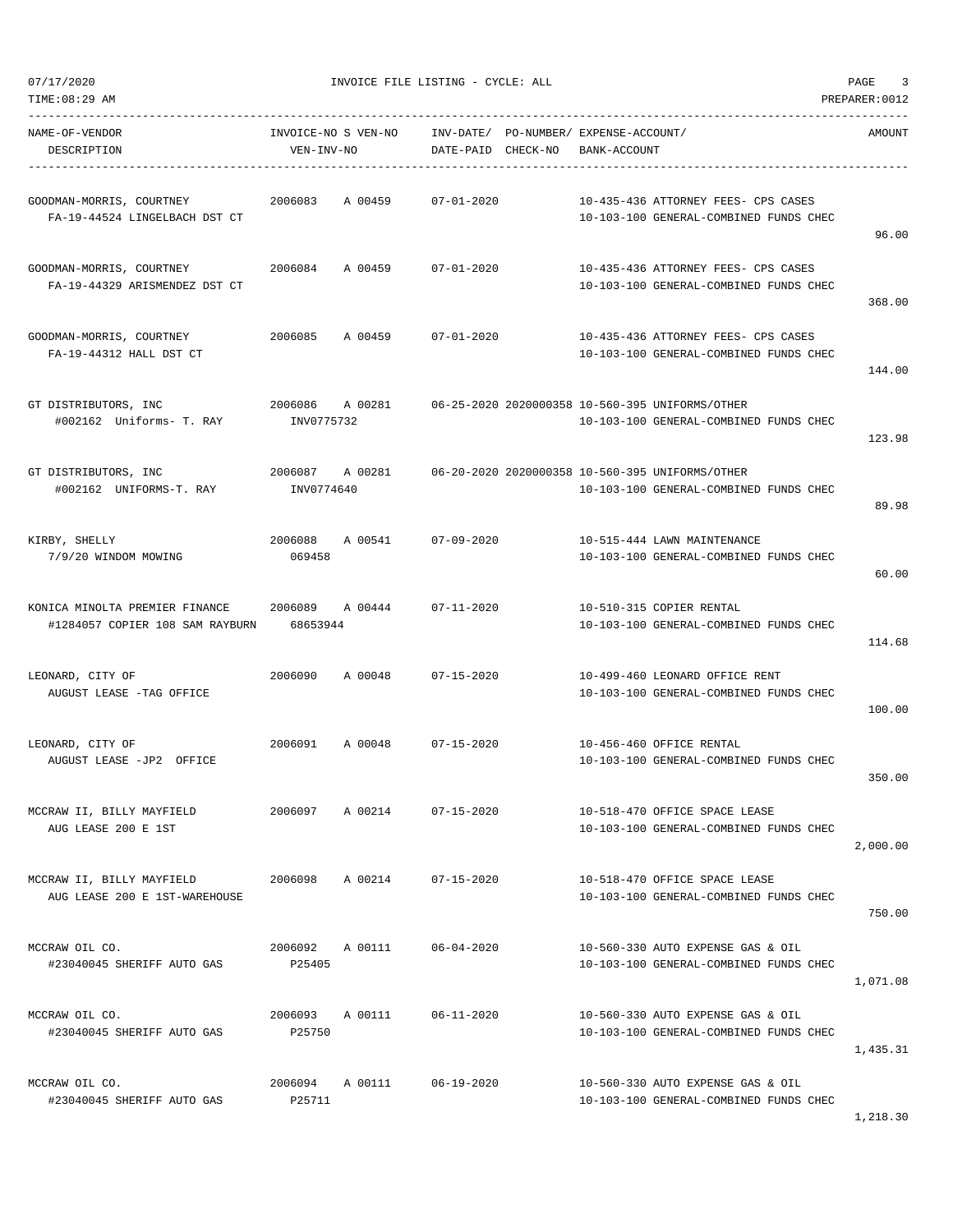TIME:08:29 AM PREPARER:0012

07/17/2020 INVOICE FILE LISTING - CYCLE: ALL PAGE 4

| NAME-OF-VENDOR<br>DESCRIPTION                                     | INVOICE-NO S VEN-NO<br>VEN-INV-NO      | INV-DATE/ PO-NUMBER/ EXPENSE-ACCOUNT/<br>DATE-PAID CHECK-NO | BANK-ACCOUNT                                                                               | AMOUNT   |
|-------------------------------------------------------------------|----------------------------------------|-------------------------------------------------------------|--------------------------------------------------------------------------------------------|----------|
| MCCRAW OIL CO.<br>#23040045 SHERIFF AUTO GAS                      | 2006095<br>A 00111<br>P21750           | 06-25-2020                                                  | 10-560-330 AUTO EXPENSE GAS & OIL<br>10-103-100 GENERAL-COMBINED FUNDS CHEC                | 773.38   |
| MCCRAW OIL CO.<br>#23040045 SHERIFF AUTO GAS                      | 2006096 A 00111 07-06-2020<br>P21801   |                                                             | 10-560-330 AUTO EXPENSE GAS & OIL<br>10-103-100 GENERAL-COMBINED FUNDS CHEC                | 1,558.68 |
| MCCRAW OIL CO.<br>#23040023 PCT 1 GAS/OIL                         | 2006121 A 00111<br>P25221              | 06-18-2020                                                  | 21-621-457 R & M MACHINERY GAS & OIL<br>21-103-100 R&B#1-COMBINED FUNDS CHECKI             | 2,602.07 |
| MCCRAW OIL CO.<br>#23040025 PCT 2 GAS/OIL                         | A 00111<br>2006126<br>P25635           | $06 - 01 - 2020$                                            | 22-622-457 R & M MACHINERY GAS & OIL<br>22-103-100 R&B#2- COMBINED FUNDS CHECK             | 1,948.17 |
| MCCRAW OIL CO.<br>#23040025 PCT 2 GAS/OIL                         | 2006127 A 00111 06-18-2020<br>P21607RB |                                                             | 22-622-457 R & M MACHINERY GAS & OIL<br>22-103-100 R&B#2- COMBINED FUNDS CHECK             | 3,771.18 |
| MCCRAW OIL CO.<br>#23040034 PCT 3 GAS/OIL                         | 2006133<br>A 00111<br>P25749           | $06 - 11 - 2020$                                            | 23-623-457 R & M MACHINERY GAS & OIL<br>23-103-100 R&B#3-COMBINED FUNDS CHECKI             | 4,268.16 |
| MCCRAW OIL CO.<br>#23040036 PCT 4 GAS/OIL                         | 2006134<br>A 00111<br>P21757R          | 06-26-2020                                                  | 24-624-457 R & M MACHINERY GAS & OIL<br>24-103-100 R&B#4- COMBINED FUNDS CHECK             | 2,557.72 |
| $7/10/20$ ROCK & GRAVEL                                           | 14282                                  |                                                             | 21-621-341 R & B MAT. ROCK & GRAVEL<br>21-103-100 R&B#1-COMBINED FUNDS CHECKI              | 439.90   |
| OFFICE DEPOT<br>#29023460 Office Supplies                         | 2006099<br>A 00216<br>101583365001     |                                                             | 06-24-2020 2020000361 10-456-310 OFFICE SUPPLIES<br>10-103-100 GENERAL-COMBINED FUNDS CHEC | 33.46    |
| OFFICE DEPOT<br>#29023460 Office Supplies                         | 2006100<br>A 00216<br>100005686001     |                                                             | 06-25-2020 2020000369 10-499-310 OFFICE SUPPLIES<br>10-103-100 GENERAL-COMBINED FUNDS CHEC | 61.32    |
| OFFICE DEPOT<br>#29023460 Copier Paper                            | 2006118<br>A 00216<br>100337732001     |                                                             | 06-25-2020 2020000366 16-400-310 OFFICE SUPPLIES<br>16-103-100 CO.JUDGE EXCESS SUPP.-COMB. | 59.98    |
| OFFICE DEPOT<br>#29023460 Toner                                   | 2006128<br>A 00216<br>101583365001     |                                                             | 06-24-2020 2020000361 22-622-340 SHOP SUPPLIES<br>22-103-100 R&B#2- COMBINED FUNDS CHECK   | 64.79    |
| OLD SCHOOL ENTERPRISES TWO LLC<br>AUGUST LEASE- 108 E SAM RAYBURN | 2006101<br>A 00436                     | $07 - 15 - 2020$                                            | 10-518-470 OFFICE SPACE LEASE<br>10-103-100 GENERAL-COMBINED FUNDS CHEC                    | 1,100.00 |
| PARKER TIRE<br>7/8/20 PCT 1 R&M TIRE                              | 2006123<br>A 00006<br>12214            | $07 - 08 - 2020$                                            | 21-621-459 R & M MACH. TIRES & TUBES<br>21-103-100 R&B#1-COMBINED FUNDS CHECKI             |          |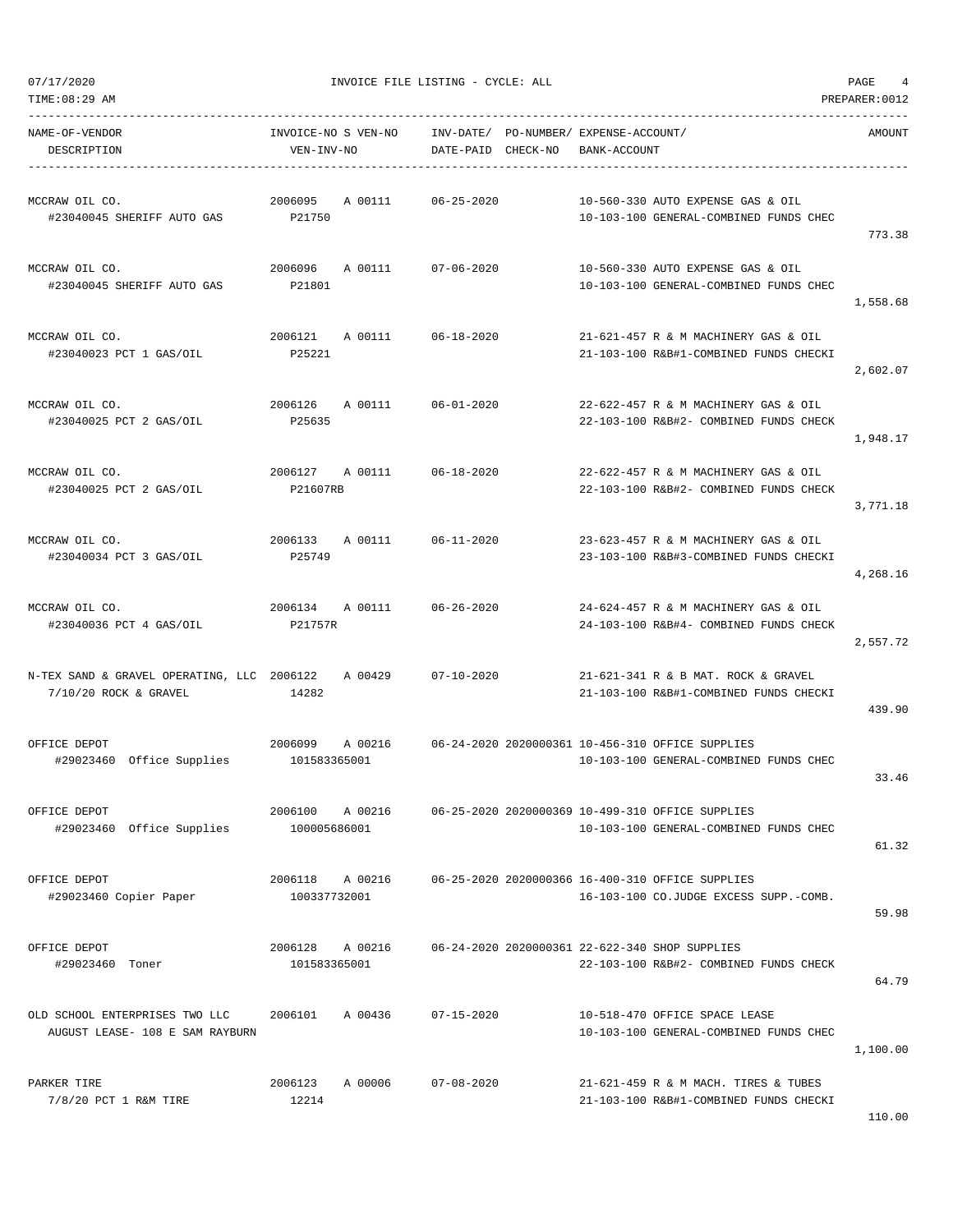TIME:08:29 AM PREPARER:0012

| NAME-OF-VENDOR<br>DESCRIPTION                                    | INVOICE-NO S VEN-NO<br>VEN-INV-NO |         | INV-DATE/<br>DATE-PAID | CHECK-NO | PO-NUMBER/ EXPENSE-ACCOUNT/<br>BANK-ACCOUNT |                                                                                                        | AMOUNT   |
|------------------------------------------------------------------|-----------------------------------|---------|------------------------|----------|---------------------------------------------|--------------------------------------------------------------------------------------------------------|----------|
| PERKINS, J. DANIEL<br>FA-19-44106 MIZZEY DST CT                  | 2006102                           | A 00589 | $07 - 10 - 2020$       |          |                                             | 10-435-436 ATTORNEY FEES- CPS CASES<br>10-103-100 GENERAL-COMBINED FUNDS CHEC                          | 1,071.00 |
| PERKINS, J. DANIEL<br>FA-20-44630 RITCHIE DST CT                 | 2006103                           | A 00589 | $07 - 07 - 2020$       |          |                                             | 10-435-436 ATTORNEY FEES- CPS CASES<br>10-103-100 GENERAL-COMBINED FUNDS CHEC                          | 391.00   |
| PERSONALIZED PRINTING<br>7/8/20 Contact Cards                    | 2006104<br>106066                 | A 00826 |                        |          | 07-08-2020 2020000380 10-560-435 PRINTING   | 10-103-100 GENERAL-COMBINED FUNDS CHEC                                                                 | 140.00   |
| PERSONALIZED PRINTING<br>7/7/20 Signs for Election               | 2006105<br>106041                 | A 00826 |                        |          |                                             | 07-07-2020 2020000381 10-404-310 ELECTION SUPPLIES<br>10-103-100 GENERAL-COMBINED FUNDS CHEC           | 120.00   |
| REINERT PAPER & CHEMICAL CENTER<br>#FANNI100 Janitorial Supplies | 2006106<br>412971                 | A 00478 |                        |          |                                             | 06-30-2020 2020000373 10-560-332 SHERIFF JANITOR SUPPLIES<br>10-103-100 GENERAL-COMBINED FUNDS CHEC    | 694.72   |
| REINERT PAPER & CHEMICAL CENTER<br>#FANNI100 Janitorial Supplies | 2006107<br>412972                 | A 00478 |                        |          |                                             | 06-30-2020 2020000372 10-511-332 JANITOR SUPPLIES<br>10-103-100 GENERAL-COMBINED FUNDS CHEC            | 112.80   |
| REINERT PAPER & CHEMICAL CENTER<br>#FANNI100 Janitorial Supplies | 2006108<br>412972                 | A 00478 |                        |          |                                             | 06-30-2020 2020000372 10-516-332 JANITOR SUPPLIES<br>10-103-100 GENERAL-COMBINED FUNDS CHEC            | 18.04    |
| REINERT PAPER & CHEMICAL CENTER<br>#FANNI100 Janitorial Supplies | 2006109<br>412972                 | A 00478 |                        |          |                                             | 06-30-2020 2020000372 10-513-332 JANITOR SUPPLIES<br>10-103-100 GENERAL-COMBINED FUNDS CHEC            | 130.05   |
| REINERT PAPER & CHEMICAL CENTER<br>#FANNI100 Janitorial Supplies | 2006110<br>412980                 | A 00478 |                        |          |                                             | 06-30-2020 2020000375 10-512-332 JANITOR SUPPLIES<br>10-103-100 GENERAL-COMBINED FUNDS CHEC            | 90.77    |
| RELIANT<br>#2 533 972-2 310 HWY 69 ELECTRIC                      | 2006129<br>118 007 389 073 2      | A 00289 | $07 - 13 - 2020$       |          |                                             | 22-622-440 UTILITY ELECTRICITY<br>22-103-100 R&B#2- COMBINED FUNDS CHECK                               | 118.28   |
| RELIANT<br>#2 533 972-2 310 HWY 69 ELECTRIC                      | 2006130<br>111 029 697 670 3      | A 00289 | $07 - 13 - 2020$       |          |                                             | 22-622-440 UTILITY ELECTRICITY<br>22-103-100 R&B#2- COMBINED FUNDS CHECK                               | 10.76    |
| RELIANT<br>#2 533 972-2 310 HWY 69 ELECTRIC 111 029 697 669 5    | 2006131 A 00289                   |         | $07 - 14 - 2020$       |          |                                             | 22-622-440 UTILITY ELECTRICITY<br>22-103-100 R&B#2- COMBINED FUNDS CHECK                               | 24.54    |
| ROMCO EQUIPMENT CO.<br>#29001 GRADER BLADES                      | 2006124<br>101119039              | A 00269 | $07 - 13 - 2020$       |          |                                             | 21-621-458 R & M MACHINERY PARTS<br>21-103-100 R&B#1-COMBINED FUNDS CHECKI                             | 1,236.00 |
| SHI GOVERNMENT SOLUTIONS, INC.<br>#3001172 MS Office License     | 2006111 A 00494<br>GB00375231     |         |                        |          |                                             | 07-09-2020 2020000382 10-503-576 COUNTY COMPUTER REPLACEMENT<br>10-103-100 GENERAL-COMBINED FUNDS CHEC |          |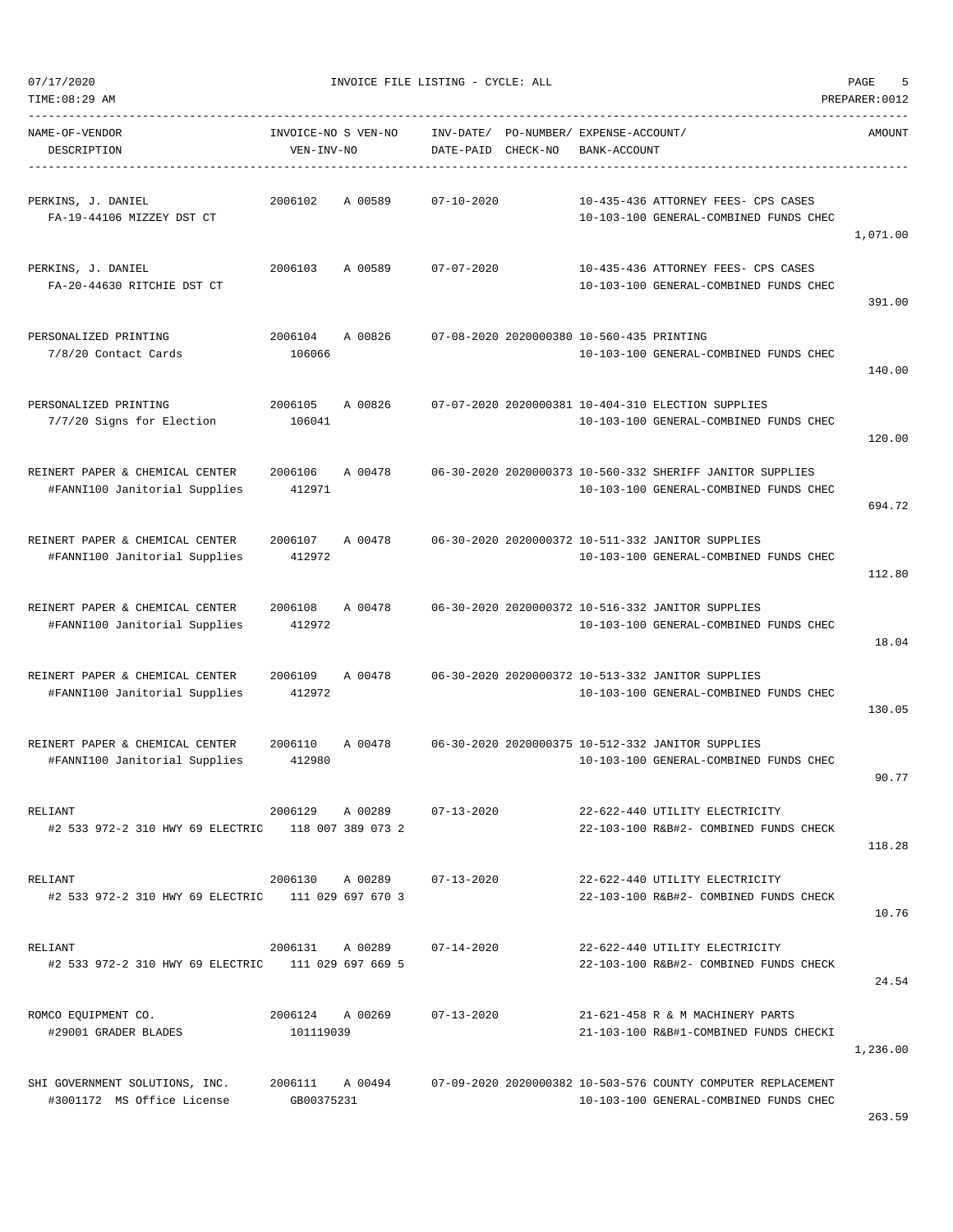| 07/17/2020                                         | INVOICE FILE LISTING - CYCLE: ALL | PAGE<br>6          |                                        |                |
|----------------------------------------------------|-----------------------------------|--------------------|----------------------------------------|----------------|
| TIME: 08:29 AM                                     |                                   |                    |                                        | PREPARER: 0012 |
| NAME-OF-VENDOR                                     | INVOICE-NO S VEN-NO               | INV-DATE/          | PO-NUMBER/ EXPENSE-ACCOUNT/            | AMOUNT         |
| DESCRIPTION                                        | VEN-INV-NO                        | DATE-PAID CHECK-NO | BANK-ACCOUNT                           |                |
|                                                    |                                   |                    |                                        |                |
| SMITH, THOMAS SCOTT                                | 2006112<br>A 00817                | $07 - 10 - 2020$   | 10-435-437 ATTORNEY FEES               |                |
| CR-20-27356 CARR DST CT                            |                                   |                    | 10-103-100 GENERAL-COMBINED FUNDS CHEC | 1,562.25       |
|                                                    | 2006113                           |                    | 10-435-437 ATTORNEY FEES               |                |
| SMITH, THOMAS SCOTT<br>CR-11-24040 J. SMITH DST CT | A 00817                           | $07 - 03 - 2020$   | 10-103-100 GENERAL-COMBINED FUNDS CHEC |                |
|                                                    |                                   |                    |                                        | 440.55         |
| SOLOMON, AMANDA                                    | 2006114<br>A 00801                | $07 - 08 - 2020$   | 10-435-442 OTHER PROFESSIONAL SERV.    |                |
| FA-19-44329 ARISMENDEZ DST CT-MEDIA                |                                   |                    | 10-103-100 GENERAL-COMBINED FUNDS CHEC |                |
|                                                    |                                   |                    |                                        | 769.50         |
| SUNBELT RENTALS, INC                               | 2006136<br>A 00520                | $06 - 25 - 2020$   | 68-668-165 CONSTRUCTION                |                |
| #788877 FORKLIFT RENTAL 6/16-7/16/2 101551640-0002 |                                   |                    | 68-103-100 GO BONDS CONST.2018-COMB.FU |                |
|                                                    |                                   |                    |                                        | 2,849.84       |
| SUNBELT RENTALS, INC                               | 2006137 A 00520                   | $06 - 27 - 2020$   | 68-668-165 CONSTRUCTION                |                |
| #788877 FORKLIFT RENTAL 6/17-7/14/2 96597644-0016  |                                   |                    | 68-103-100 GO BONDS CONST.2018-COMB.FU |                |
|                                                    |                                   |                    |                                        | 2,847.04       |
| TEXAS ASSOCIATION OF COUNTIES                      | 2006115<br>A 00202                | $07 - 02 - 2020$   | 10-409-399 CLAIMS SETTLEMENTS          |                |
| #0740 CLAIM DEDUCTIBLE-WOLFE                       | NRDD-0006191                      |                    | 10-103-100 GENERAL-COMBINED FUNDS CHEC |                |
|                                                    |                                   |                    |                                        | 819.00         |
| TEXAS ASSOCIATION OF COUNTIES                      | 2006116<br>A 00202                | $07 - 02 - 2020$   | 10-409-399 CLAIMS SETTLEMENTS          |                |
| #0740 CLAIM DEDUCTIBLE-EACHUS                      | NRDD-0006180                      |                    | 10-103-100 GENERAL-COMBINED FUNDS CHEC |                |
|                                                    |                                   |                    |                                        | 2,142.00       |
| U.S. BANK CORPORATE TRUST                          | 2006144 A 00539                   | $07 - 02 - 2020$   | 10-565-380 PRISONER HOUSING            |                |
| JUNE PRISONER HOUSING-MJ                           | FAN200603FCMJ                     |                    | 10-103-100 GENERAL-COMBINED FUNDS CHEC |                |
|                                                    |                                   |                    |                                        | 90,501.25      |
| U.S. BANK CORPORATE TRUST                          | 2006145<br>A 00539                | $07 - 02 - 2020$   | 10-565-380 PRISONER HOUSING            |                |
| JUNE PRISONER HOUSING-SA                           | FAN200604FCSA                     |                    | 10-103-100 GENERAL-COMBINED FUNDS CHEC |                |
|                                                    |                                   |                    |                                        | 141,808.75     |
| U.S. BANK CORPORATE TRUST                          | 2006146<br>A 00539                | $07 - 03 - 2020$   | 10-565-400 PRISONER TRANSPORT/GUARD    |                |
| JUNE PRISONER TRANSPORT/GUARD                      | FAN200615FCGT/614FCM              |                    | 10-103-100 GENERAL-COMBINED FUNDS CHEC |                |
|                                                    |                                   |                    |                                        | 9,843.13       |
| VESTED NETWORKS                                    | A 00480<br>2006117                | $07 - 16 - 2020$   | 10-510-420 TELEPHONE                   |                |
| #VN1052 WINDOM PHONES                              | IN4701                            |                    | 10-103-100 GENERAL-COMBINED FUNDS CHEC |                |